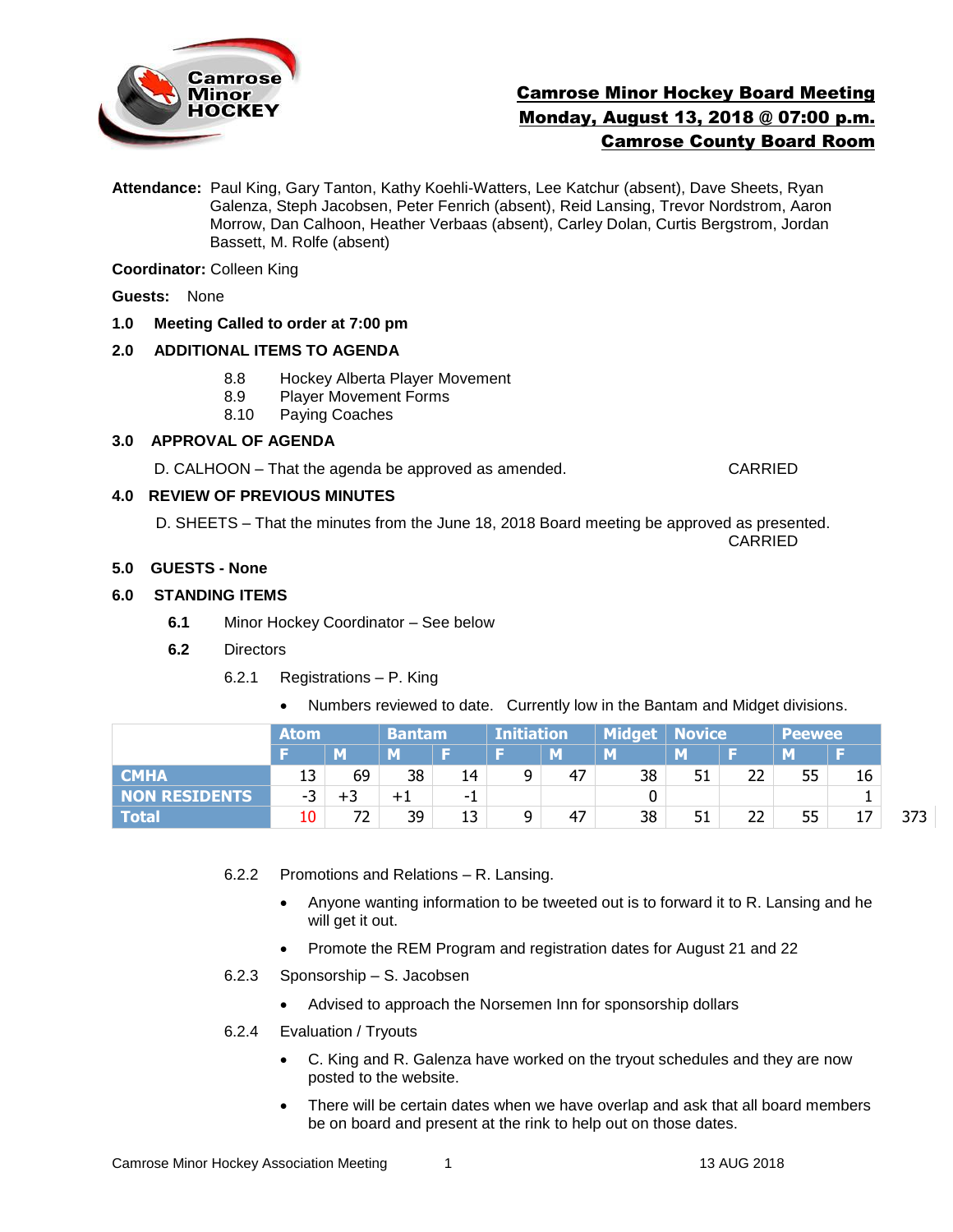- R. Galenza will get the schedule out to be passed on to all the board members so that they know what the times are and also that the Directors be present at the first tryout date to attend the information session.
- Noted that the policy will be updated to reflect that all cuts will be posted to the website up to and including the final cuts. Anyone that wants feedback can go through R. Galenza.
- $\bullet$
- 6.2.5 Equipment C. King
	- Waiting for the socks to come in from Battle River Sports
- 6.2.6 Rep Team (AA, A and B Teams) P. King Refer to 7.1
- 6.2.7 Non Rep Teams Nothing at this time.
- 6.2.8 Coach Mentorship G. Tanton and K. Koehli-Watters
	- G. Tanton brought forth the recommendation for the  $3<sup>rd</sup>$  component of Tim Green's proposal and the cost will be 9700.00 to Tim Green which he will recuperate from charging the participant's \$10.00 each which he will collect and Ice Cost will be approximately \$7085.00

*G.TANTON – That we accept the proposal of \$9700.00 for the 3rd component of Tim Green's Proposal which he will collect from the player's and give to CMHA at the end of the season*. CARRIED

- 6.2.9 RIC P. King received an email from M. Rolfe indicating that B. Fox will not be returning but L. Hudec had expressed interest in doing the assigning. P. King to get in touch with L. Hudec.
- 6.2.10 Division Directors
	- a) No issues came from those that did a follow-up from the year end surveys.

## **7.0 OLD BUSINESS**

- **7.1** Coaching Application Interviews
	- **7.1.1** Novice A Coach Ratified and name to be released at tryouts**.**
	- **7.1.2** Atom AA Coach Ratified and name to be released at tryouts
- **7.2** Tim Green Contract Refer to 6.28
- **7.3** Tournaments Booking of Hotels
	- C. King has booked rooms for all the tournament dates and will give to coaching staff once they are in place.
- **7.4** CDAC Dressing Room
	- CMHA will hang on to the dressing room and we will see what we do with allocation of same when the teams are in place.
- 7.5 Branding Ad Hoc Committee
	- Committee indicated that they recommend the female teams continue with the "Wildcats" name and the AA have their own name as well as the A teams. The house teams can have their own names but all teams would have the same logo on the front which needs to be determined.
	- Brought forth ideas as to what type of logo to put on the jerseys if we can go with Camrose and then the number on the front of the jersey, or a logo. The current logo represented will be revamped. Any board members that have ideas, please forward on to R. Lansing, T. Vinet, K. Koehli-Watters or C. Dolan.
	- This logo will be put onto all of the track pants, coats, work out wear etc. so that any team can purchase same including non rep teams.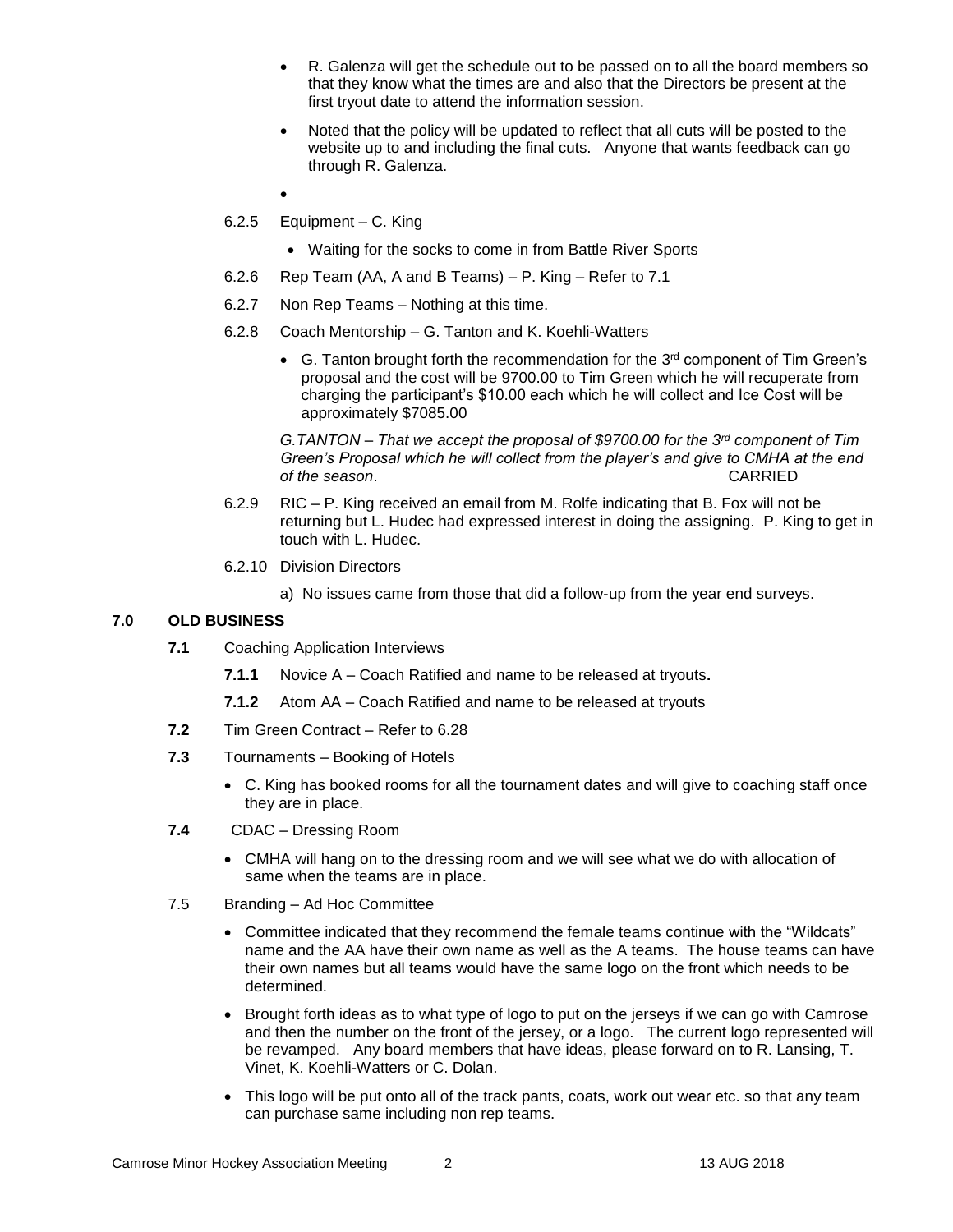#### **8.0 NEW BUSINESS**

- **8.1** REM 15 year old Midget League
	- Accepted into the Edmonton league and need to promote the team in order to get players and a coach is needed as no interest expressed at this time.
- **8.2** ACCELERATION REQUESTS Initiation to Novice

LAMSON - request to move onto the Novice girls team

Board will review after the next registration dates to see what the numbers are like as currently sitting at 22 females in the Novice program

- **8.3** August Registration Dates
	- Set for August 21 and 22 and will post on the website.
- **8.4** Rosalind Association Dissolved
	- Hockey Alberta has now grandfathered the players into the associations they had been playing in. Not sure about the new players that register what they will do with them but Bashaw, Daysland and Stettler will still need to get together to figure out the boundaries.
- **8.5** Contracts

.

- Contracts for Referee Assigner, Head Evaluator and Tim Green to be drawn up by C. King and get signed.
- **8.6** NAI Governor's Meeting
	- Camrose will host the meeting on Thursday, September 21 at 7 p.m. Will need to look for volunteers for this position to be supplied to the NAI League in September
- **8.7** Request from Garth Rapson
	- Currently reside in the Wetaskiwin Association but due to both parents obtaining positions in Camrose, they would like to register within our Hockey Association. They have obtained permission from Wetaskiwin and Hockey Alberta to do so.
	- *G. TANTON – That we accept the two players into our association* CARRIED
- **8.8** Hockey Alberta Player Movement
	- Hockey Alberta approved the movement of two players from the Wetaskiwin area to go to Leduc for AA tryouts after P. King indicated strongly that Camrose was not in support of this.
- **8.9** Player Movement
	- G. Tanton requested clarification on whether players at the AAA level should be allowed to go to Leduc instead of Sherwood Park. As this is something that has not been an issue in the past, policy will need to be reviewed for the 2019 – 2020 season.
- **8.10** Paying of Coaches
	- Reviewed and felt it was something that the team needs to build into their budget. Will obtain further information with regards to what other associations have paid their coaching staff at the AA level.
	- Everyone is asked to approach potential coaches in the community.

## **9.0 Correspondence – Nothing to review**

**9.1** Female ADM Franchise – to be reviewed and brought forward to the next meeting.

#### **10.0 ADJOURNMENT**

Meeting adjourned at 08:59 hours (13 board members and coordinator present)